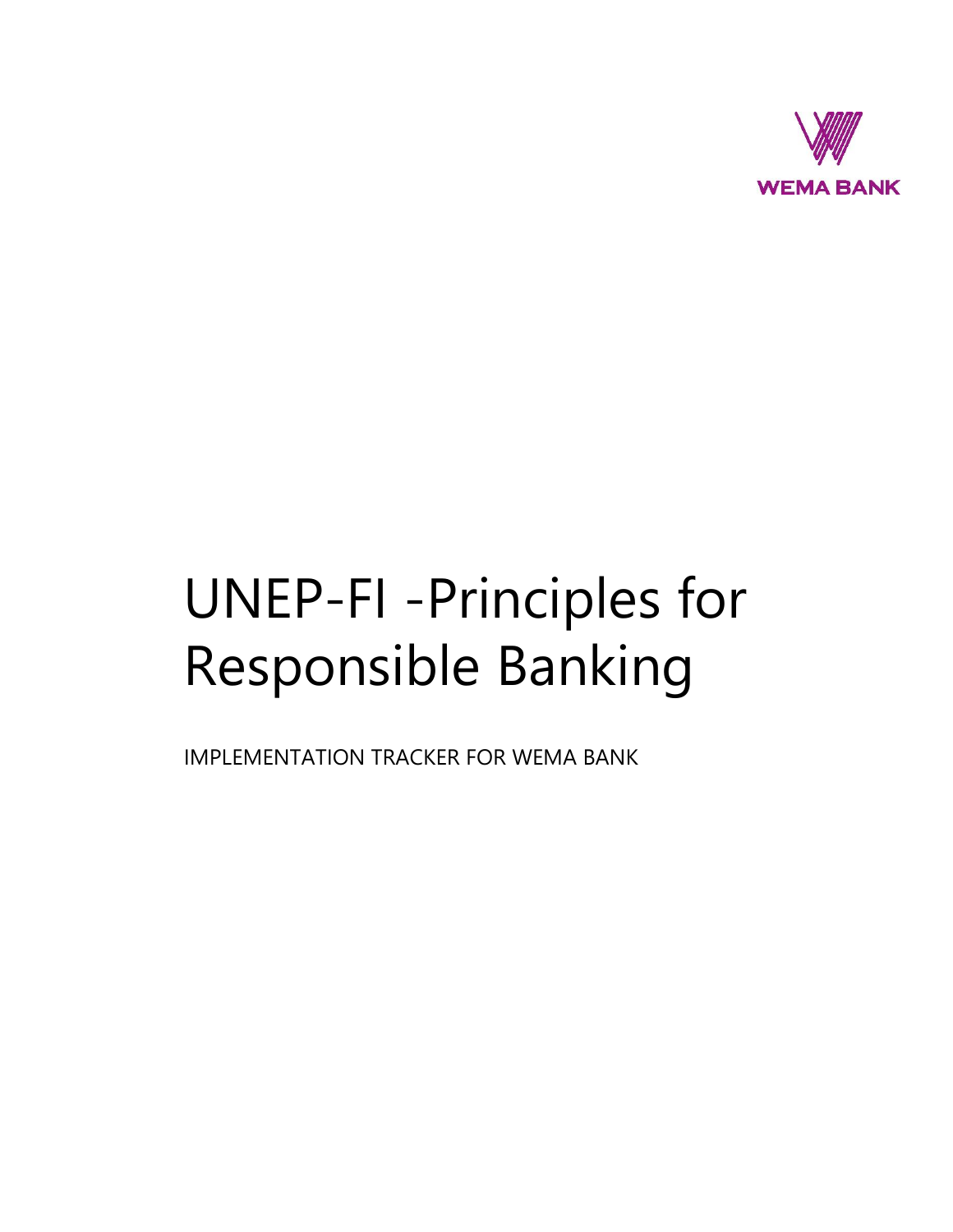1. **Alignment:** We will align our business strategy to be consistent with and contribute to individuals' needs and society's goals, as expressed in the Sustainable Development Goals, the Paris Climate Agreement and relevant national and regional frameworks.

Our business model is aligned with our corporate aspiration of improving access to digital financial services and enriching lives by leveraging on our digital capabilities. We operate a retail banking model to reach out to potential and existing customers.

**a.)** Can you explain briefly what concrete steps your bank will take to 'align your business strategy to be consistent with and contribute to society's goals, as expressed in the Paris Climate Agreement'?

The Bank has developed various solutions that will enable the unbanked and underbanked have unrestricted access to financial services thereby alleviating poverty and meeting SDG 1 (Sustainable Development Goal). Our flagship product, ALAT was introduced to meet the banking needs of customers irrespective of location or financial circumstance. We have also developed a robust environmental and social risk management (ESRM) policy to guide our lending activities. The ESRM policy is embedded in our risk management framework and all loans are screened before approval and disbursement. We do not finance businesses with negative environmental impact and non-adherence to the national human rights policy. Our monitoring tool is very effective to ensure that clients conforms to best practices.

**b.)** What concrete consequences will adopting this principle have for your current and future involvement in the fossil fuel industry (coal, oil and gas

We are aware of the negative implications of not adopting and implementing these principles in our business. The bank has also made clear its lending strategy and economic sectors. Hence, we have put in place mechanism that will support and drive the full adoption in a gradual phase. This will reinforce our commitment to our sustainability strategy and vision of making positive impacts in our business operations and environment. It will also accelerate the full compliance with the regulatory sustainability standards in Nigeria (Nigerian Sustainable Banking Principles). We have developed targets that will be reviewed at the end of each financial year to ascertain our progress and to identify gaps.

## 2. **Impact & Target Setting:**

We will continuously increase our positive impacts while reducing the negative impacts on, and managing the risks to, people and environment resulting from our activities, products and services. To this end, we will set and publish targets where we can have the most significant impacts.

**a.)** Which positive and negative impacts of your business operations has your bank already identified?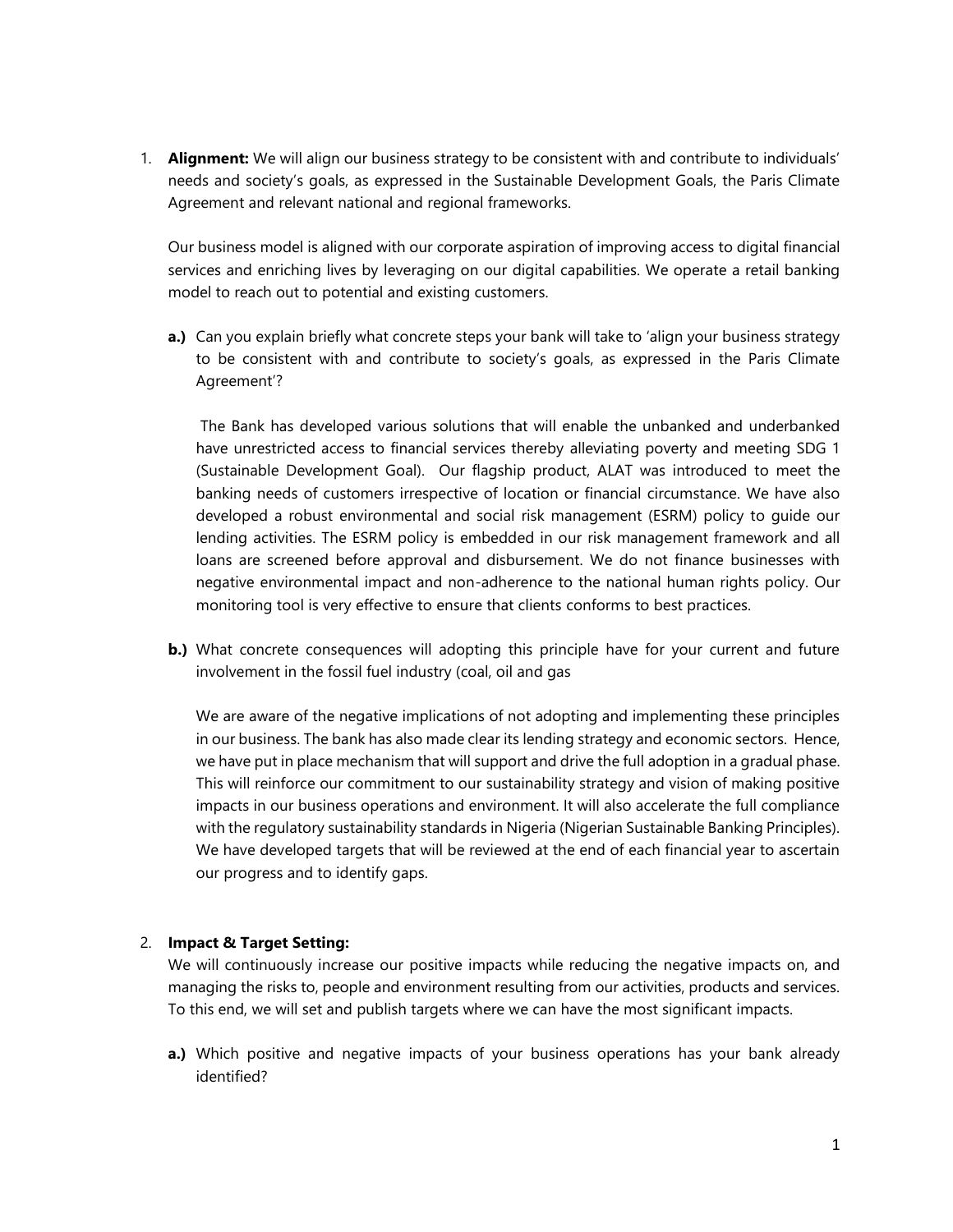We have developed strategies to enhance the positive impact, while minimizing our negative impact on the business, environment and society. On the positive impact, we have improved access to financial services through financial inclusion. Financial inclusion is a national issue that the government of Nigeria is making concerted efforts to implement with a target to achieve 95% inclusion rate by 2024. It is one of the key socio-economic strategies that will drive development and growth in Africa's most populous nation. With less than 40 million bank account holders in a country of over 180 million people, we believe inclusion will alleviate poverty in the country. The Bank has introduced ALAT, a digital financial service to meet the banking needs of the diverse population.

Another strategy is women empowerment, we believe in advancing gender equality and improved access to the necessities of life. On the external side, we have developed a product called Sara by Wema, which gives women access to mentorship, funding, training and advisory services to start or scale their businesses; while on the internal part we have a network system tagged Wema Women Network, where women are nurtured and inspired to be the best in their career and personal development.

**b.)** Which concrete targets have you already formulated to reduce your negative impact, and where possible increase your positive impact?

On the negative impact, the use of diesel generator to power our business locations is harmful to the environment, hence, we are moving our branches to clean energy such as solar power in phases. One-third of our branches have been migrated to solar power while the remaining branches will be moved within the next financial year. We will continue to encourage good work life balance by encouraging flexi work hours for all roles. We have extended our maternity leave for women to 180 days and 2 weeks paternity leave for men to foster bonding for the parents and child.

We are driving campaigns on resource efficiency on water, paper and electricity. All our bathrooms have the dual flushing system to minimize water usage and good drainage system for the disposal of waste. We have minimized our paper usage by ensuring that all documents (memo, reports and forms) are initiated and completed online using the Purpleworks, Online Document Management System. We have installed energy saving light bulbs in all our branches and improved daylight fittings.

- 3. **Clients and Customers**: We will work responsibly with our clients and our customers to encourage sustainable practices and enable economic activities that create shared prosperity for current and future generations.
	- a.) Which specific clients or business sectors have you already identified as priority for engagement on encouraging sustainable practices?

The Bank has identified the Renewable Energy Sector as priority for engagement on encouraging sustainable practices. It is putting in place, a proposal for Green Funding to enable qualifying clients access funding for their business at relatively inexpensive interest rate as incentives in a bid to continue to promote sustainable economic activities.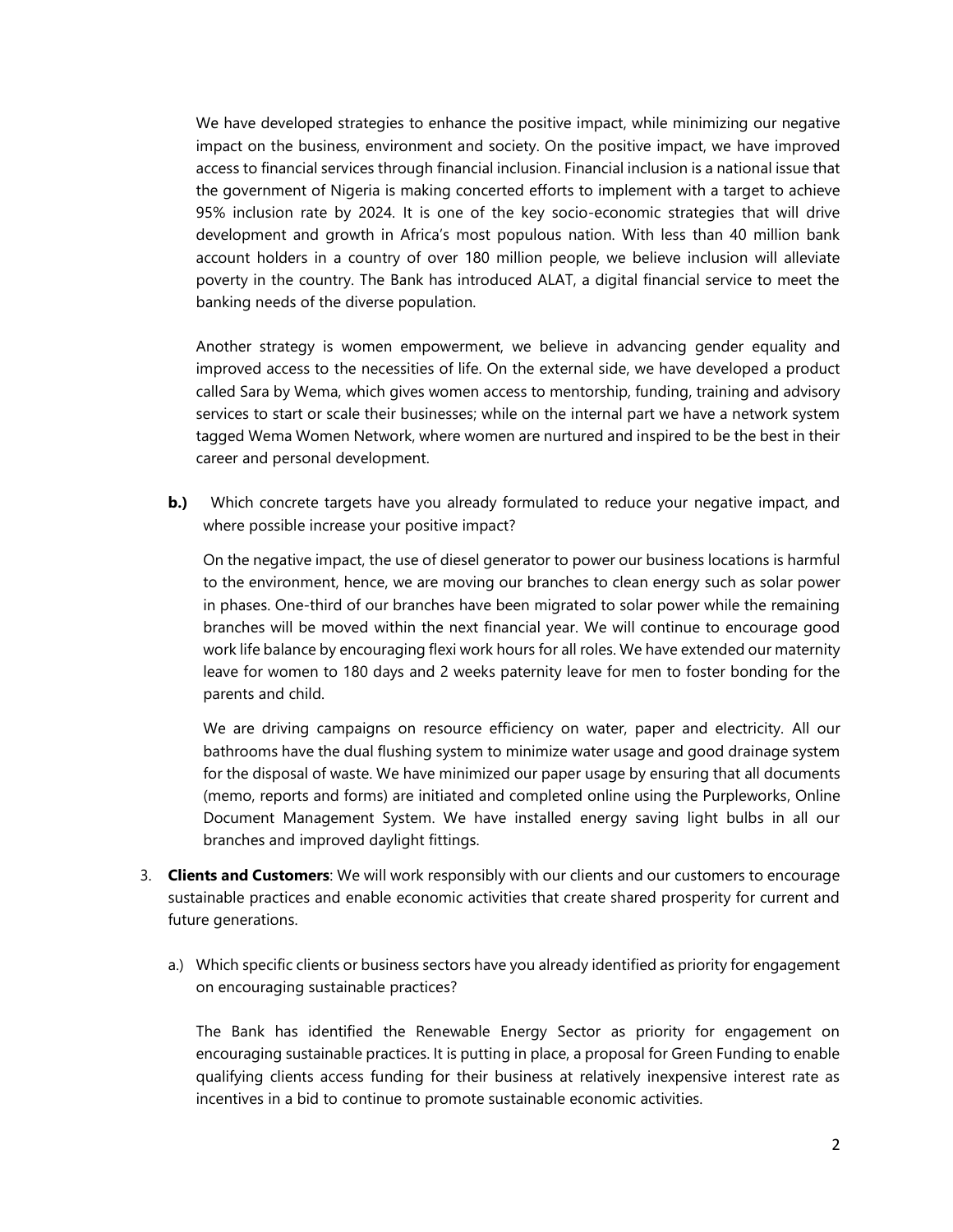b.) What specific procedures does your bank have in place for identifying, issuing sanctions to, or divesting from clients whose operations continue to be unsustainable or damage prosperity for current and future generations?

The Bank has in place, an Environmental and Social Risk Management System, an Environmental and Social Risk evaluation Tool and an ESMS Policy. The Bank use these tools, to screen its borrowing and intending borrowing client's businesses on Environmental and Social risks concerns. And as a matter of policy, only clients whose businesses demonstrates sustainable business practices and whose businesses has relatively low environmental risk impact are considered for funding by the Bank. For clients whose businesses may have high or medium environmental and social risk impact, they must show the Bank the measures they have put in place to mitigate or reduce the potential high/medium impact of their business before the Bank can accede to their loan application.

- 4. **Stakeholders:** We will proactively and responsibly consult, engage and partner with relevant stakeholders to achieve society's goals.
	- **a.)** Which concrete stakeholders (names) have you engaged with until now when implementing the PRBs in your bank?

We are collaborating with both internal and external stakeholders such as NGOs, regulatory authorities, sustainability champions and state government to implement these principles in line with our sustainability strategy. We have champions in strategic business units such as Enterprise Risk Management, Administrative Services, Human Capital Management and Retail Banking to aid implementation of our initiatives.

**b.)** As we consider ourselves a prime stakeholder with a sincere interest in your PRB implementation process, with who (name, contact details) should we be in contact within your bank to follow this process?

Our contact person is the Chief Risk Officer, **Sylvanus Eneche @Sylvanus.eneche@wemabank.com** and Head, Corporate Sustainability and Responsibility, **Abimbola Agbejule @abimbola.agbejule@wemabank.com**.

- 5. **Governance & Culture**: We will implement our commitment to these principles through effective governance and a culture of responsible banking.
	- **a.)** Which board members have been assigned to oversee the proper implementation of the PRBs within your bank?

The Board Nomination and Governance Committee has the responsibility for driving the sustainability agenda of the Bank. The key sustainability decisions are reviewed and approved